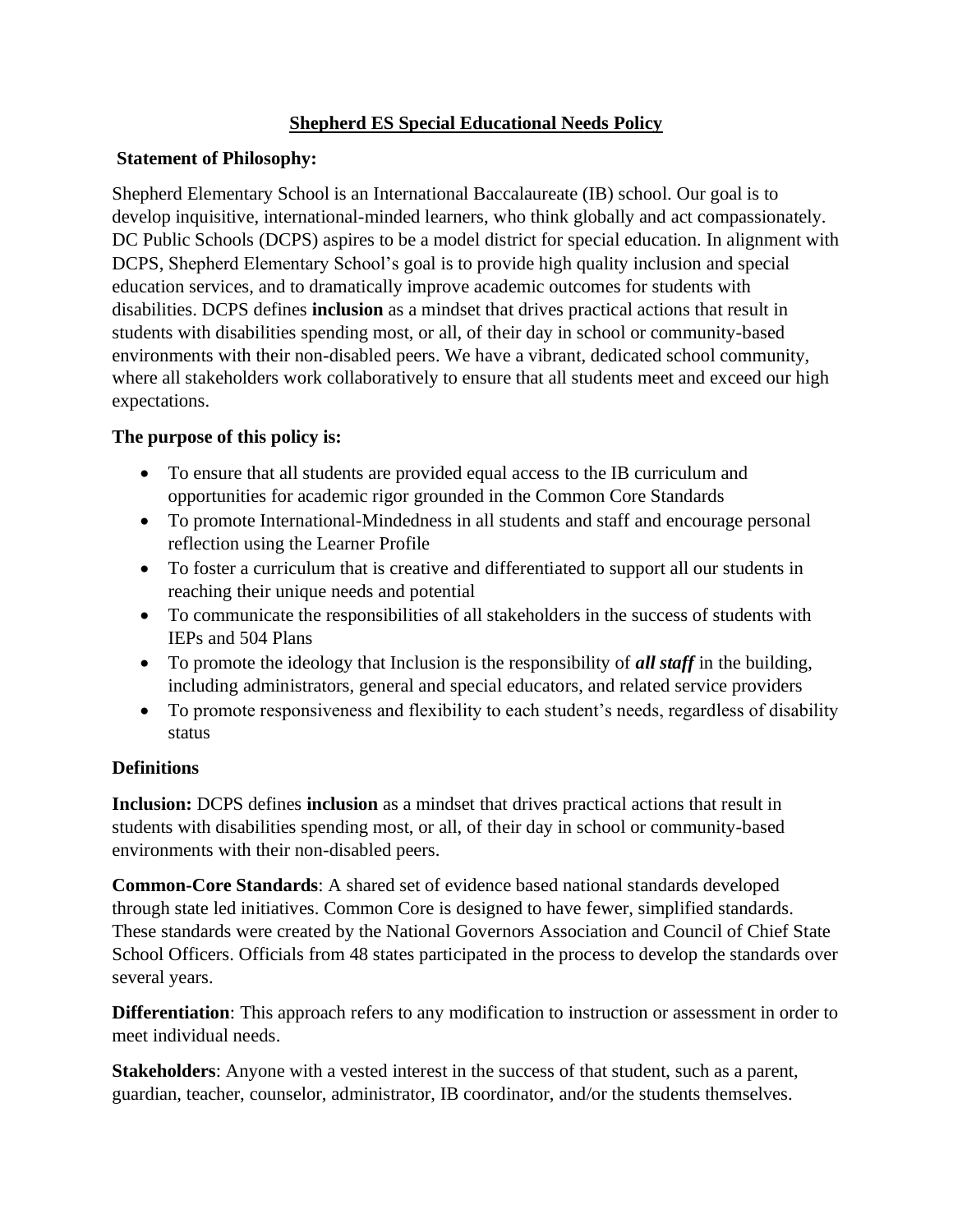### **Assessment**

- All teachers will utilize a variety of informal and formative assessments to determine the individual student needs and abilities and to tailor subsequent instruction
- Whenever possible, teachers will develop summative assessments that are differentiated to provide necessary modification, rigor, and/or student choice
- Students who have special education needs and abilities and who have then been identified as requiring IEPs or 504's will have all their modifications addressed

#### **Support**

Classroom support for all students with special education needs and abilities may include curriculum modification, enrichment activities, classroom accommodations, small group instruction, or one-on-one support, depending on IEP, 504 Plan, and/or Health Plan documents. Shepherd supports all students through procedural scaffolding. Examples of procedural scaffolding includes but is not limited to the following:

- One-on-one teaching, coaching, and modeling
- Small-group instruction that pairs new learners with veteran learners
- Using an instructional framework that includes explicit teaching, modeling, and guided and independent practice opportunities with peers **(expectation for independent application)**

#### **Documentation**

At Shepherd ES, the special education process starts once a person familiar with the child submits a referral or makes a verbal request for special education services. Examples of who may submit a referral can include parents/guardians, teachers, psychologists, other school staff members, day care center employees, and physicians. After the parent/guardian reviews the referral, the IEP (Individualized Education Program) team meets to discuss the referral and analyze existing data, including any previous assessments. The IEP team includes the parent/guardian, the child (if appropriate), special education teachers, general education teachers, related service providers, and/or other key members of the school staff. If there is enough data, the IEP team may determine the child is eligible for special education services or they may recommend additional assessments and reconvene for the eligibility determination meeting. If the child is found eligible for special education services as a child with a disability, the IEP team discusses a plan of action and creates an IEP. The IEP is a document that outlines the annual educational goals for the child, as well as the instructional and related services required to meet those goals. The IEP will indicate the appropriate setting in which these services should be delivered.

• Progress of students receiving accommodations will be monitored and documentation of all services provided will also be used to revise IEP's and 504's on an annual basis.